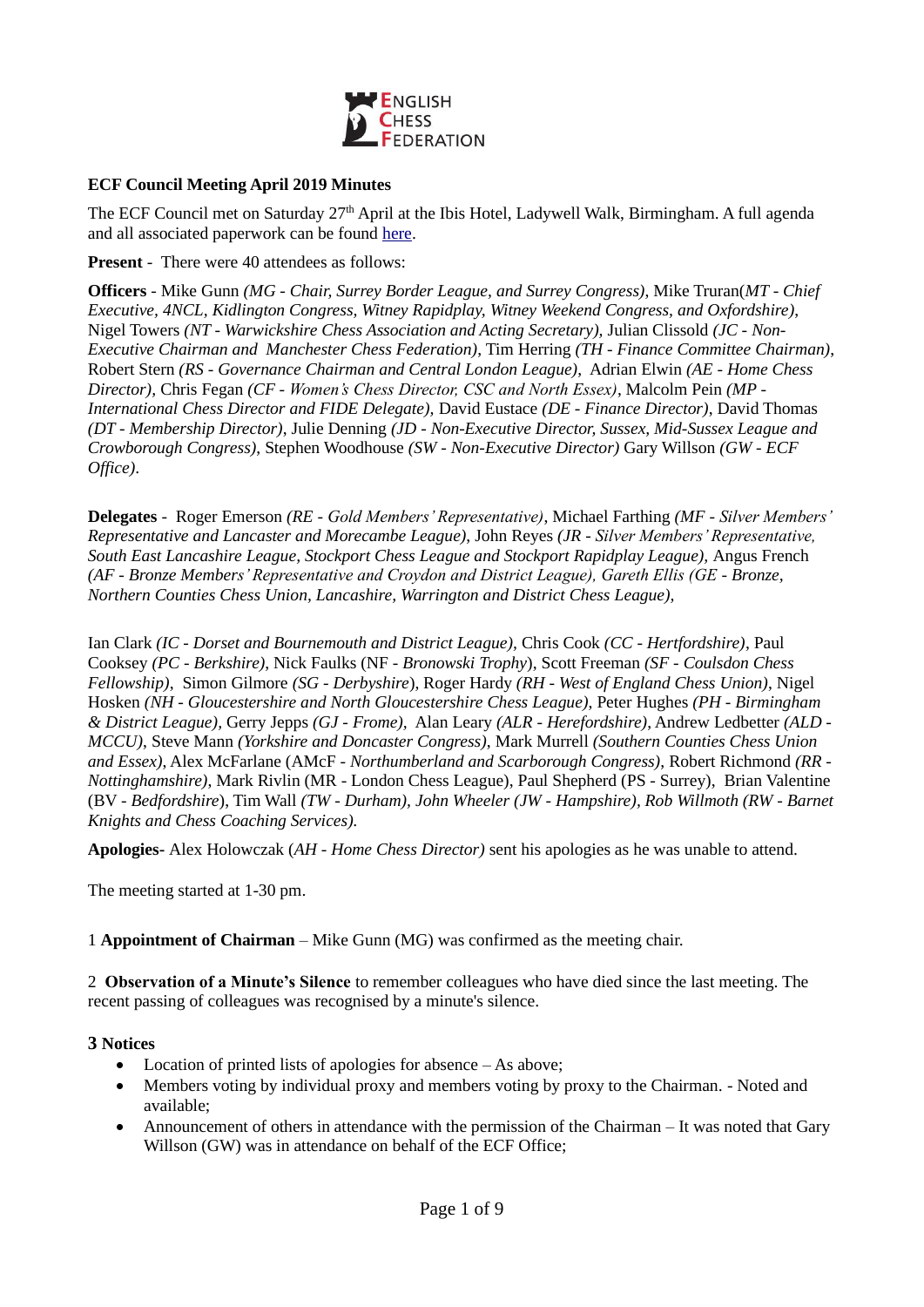

- Appointment of Tellers Paul Shepherd (PS) and Mark Murrell (MM) were appointed as tellers; Michael Farthing (MF) acted as Voting Registration Officer;
- Voting Register The voting register was noted and available to the Voting Registration Officer and tellers.

**4 - Approval/ Correction of the Minutes of the AGM –** The AGM minutes can be found [here](https://www.englishchess.org.uk/about/minutes/) and were approved subject to three amendments as follows:

- The former secretary of the Yorkshire CA should read David Milton rather than David Clark;
- Tim Wall (TW) asked that the reason for his late arrival be recorded as a car breakdown rather than unforeseen circumstances;
- Under Item 5 (correction of the Finance AGM Minutes) the reference to Olympiad Budget should be changed to Olympiad Actuals.

### **5 - Matters Arising from these Minutes and not otherwise on the agenda** – There were no matters arising.

**6 – To Receive the Report to Council from the Chair of the Finance Committee Tim Herring (TH)** – The report was received with commentary from TH and noted by Council.

# **7 – Part (i) - To Receive the Report to Council from the Finance Director David Eustace (DE) –** The report was received with commentary from DE and noted by Council.

The accounts for 2017/2018 were tabled for consideration. DE noted that expenditure included:

- Azolve membership system implementation;
- Provision of a direct debit facility;
- Outsourcing of services including bookkeeping;
- Completion of the Office move.

DE also noted that Tradewise support for the Hastings Congress had been provided direct to the congress and that the British Championships had been supported by:

- Capital Developments Waterloo Sponsorship;
- John Robinson Youth Trust:
- BCF Permanent Investment Fund (PIF) Payments.

DE indicated that there had been an actual loss of £14.8k for the year which was slightly better than the budgeted loss of £18.1k, with the ECF's reserves as at  $31<sup>st</sup>$  August 2018 standing at £99.3k.

Angus French (AF) asked why the accounts showed £10k spend against £2k budgeted for LMS. DE answered that the auditor had decided that the LMS spend should not be capitalised and the costs had therefore been taken to the accounts as revenue expenditure.

#### *The accounts for 2017/2018 were approved unanimously.*

The financial position and forecasts for 2018/2019 were tabled for consideration. DE indicated that there was a forecast loss of £52.1k for the year which was close to the budgeted loss of £50.4k.

AF asked about progress with payment of trust fund monies and the appointment of a Development Officer.

DE replied that the October BCF Council had agreed the transfer of PIF 2 funds to the Chess Trust subject to Board agreement. There had been a number of follow-on Board discussions with an agreement to transfer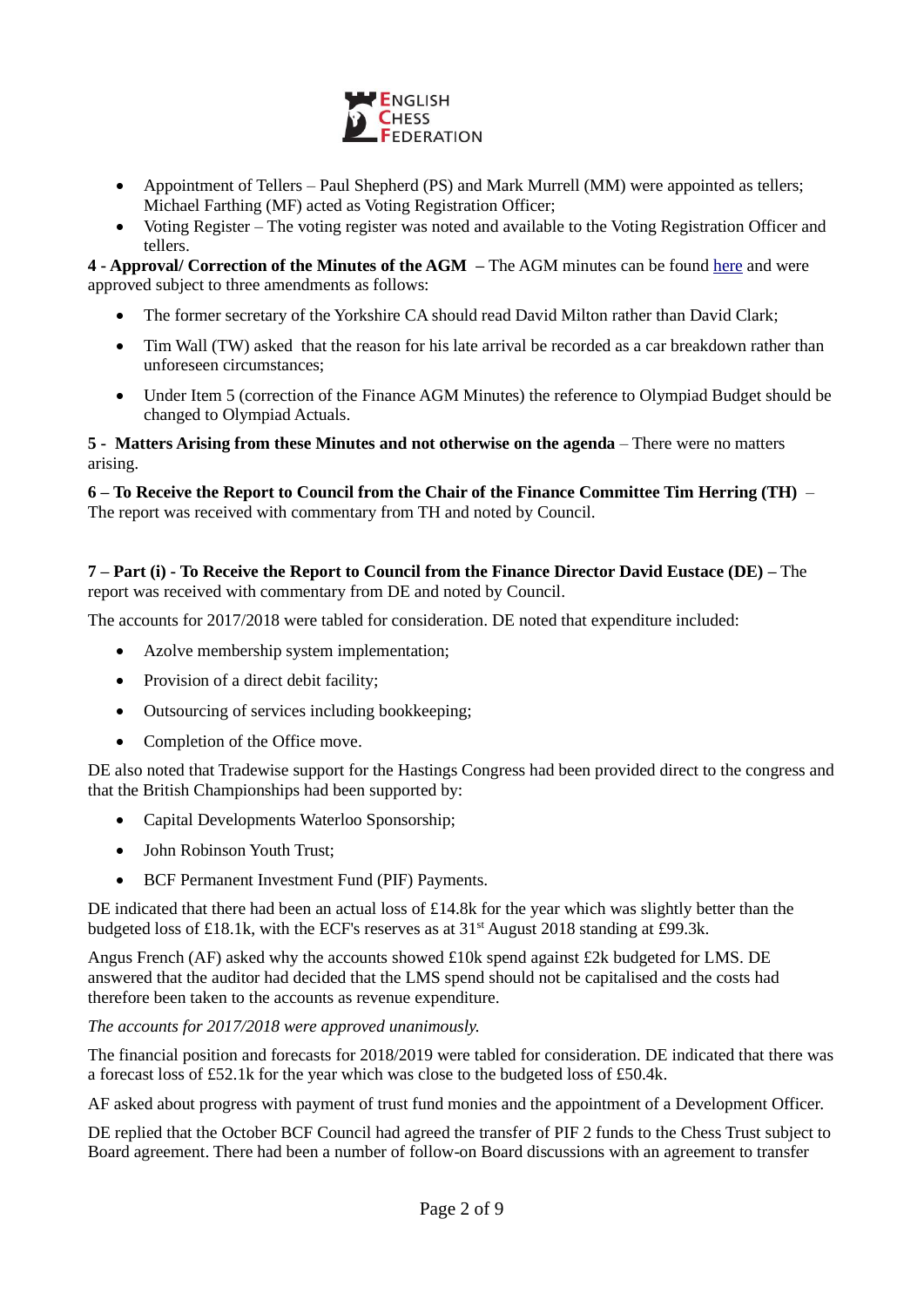

£70.5k this year from PIF 2 to the Chess Trust with £23.5k per year to be paid from the Chess Trust to the ECF over three years to provide support for the Development Officer, Women's Chess and International Chess. The Board had also set a target for June 2020 for a decision on whether or not to ask the Chess Trust to accept the balance of the PIF 2 funds..

DE reported that the Board had now written to the PIF and Chess Trust trustees with a request for suitable transfers between the trusts and payments of funds to the ECF. The PIF and Chess Trust trustees were due to meet on 15<sup>th</sup> May when the Board was expecting the arrangements to be considered..

DE clarified that the request in respect of the Development Officer will be for £10k from the Chess Trust (to fund a basic salary) with expenses and bonus to be funded from increased membership fees.

*The financial position and forecasts for 2018/2019 were noted.*

The budgets and proposed membership fee increases for 2019/2020 and 2020/2021 were presented for approval (in the case of 2019/2020) and approval in principle (in the case of 2020/2021).

DE indicated that the October Council Meeting had already agreed a 2019/2020 budget in principle subject to approval at the April Finance Council (this meeting) and that he was presenting the same budget for 2019/2020 as in October with some minor amendments to the membership fee amounts but no significant difference to the overall figures. DE also indicated that the budget was dependent on the projected membership growth being achieved and the new membership rates being agreed. This was to be supported by a use of reserves in 2019/20.

John Reyes (JR) asked when the ECF had last made a surplus and when it expected to return to making a surplus once again.

DE explained that the ECF had last made a surplus in 2016/2017 and the expectation was that the ECF would return to making a surplus by the end of financial year 2020/2021 which would start to restore the ECF's reserves to a level at which they would cover six months expenditure.

There was an extended discussion of the various areas of the budget with a number of questions and contributions from Council members.

AF indicated that in his view the reserves looked too low in 2019/2020 and were based on a projection of increasing membership numbers when it was not clear where these numbers would come from. TW asked where the increase in membership numbers would come from and who were the expected new members.

DE explained that he was not overly concerned in relation to the short-term reserve position as the ECF membership payments were due in August and would be expected to restore the reserves to an acceptable level.

Dave Thomas (DT) explained that the budget for 2019/2020 was based on a projection of future membership numbers as at April 2018 and had set a baseline which was 400-500 members higher than the actual figure at the start of 2019/2020. He indicated that although the baseline was too high the recent rate of increase had been in line with what the Board was looking for. He noted that at the local level there was a steady flow of people coming back to chess in their 40s and 50s and that many clubs were providing a more attractive environment for juniors with a corresponding increase in junior member numbers.

DE said that it was up to all ECF Officers and Council members to help make the membership product more attractive to new players and prospective members.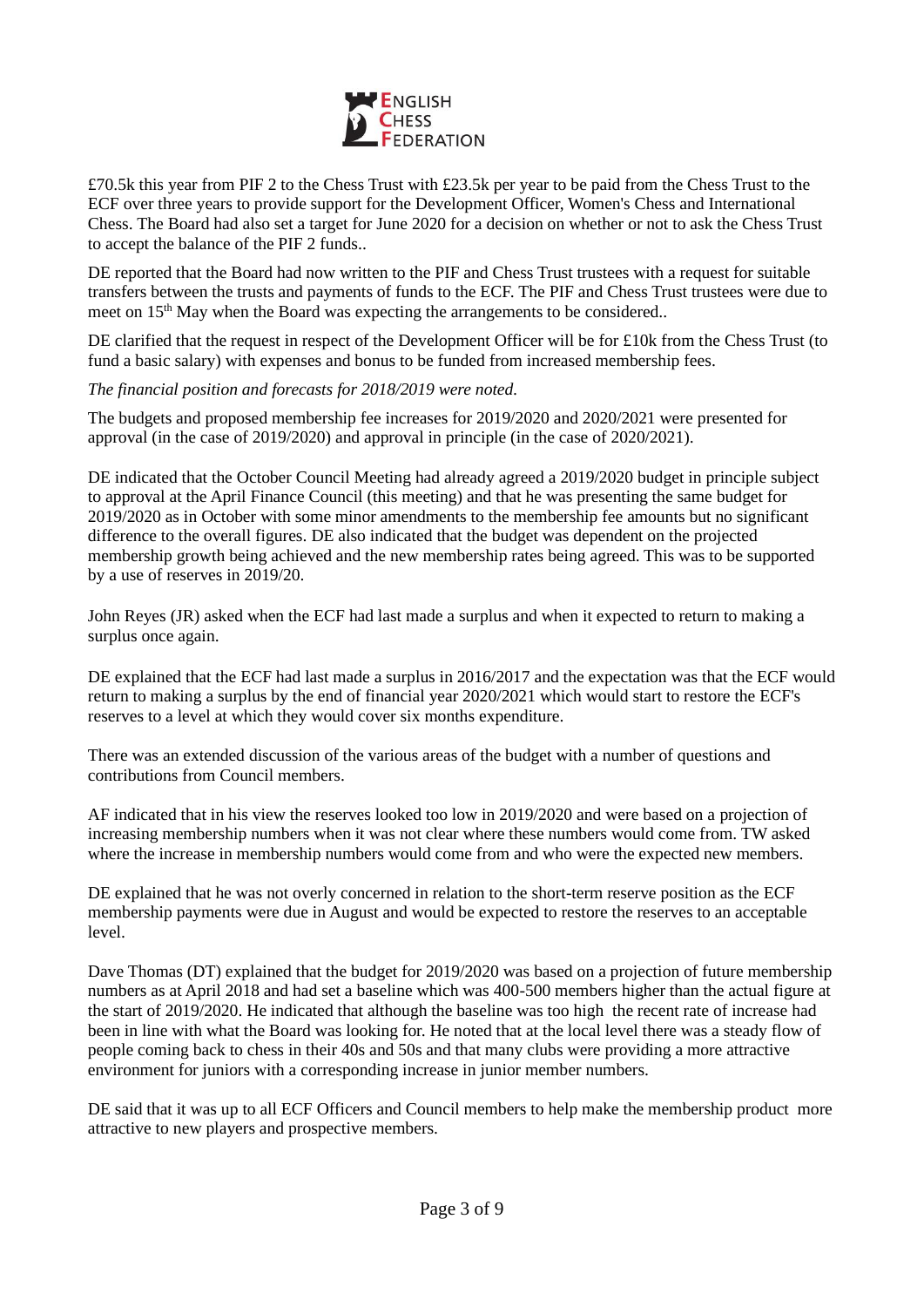

Mike Truran (MT) noted three key challenges to increasing membership numbers:

- Retaining juniors;
- Attracting more women players;
- Drawing in social players.

Members of the Board expressed their view that it should be a joint responsibility of all parts of the ECF to attract new players and members and that the ECF would look to the Development Officer to support organisations in doing this.

There was some debate over where responsibility lay for attracting players and members and how that could be achieved.

Rob Willmoth (RW) said that he represented a club (Barnet Knights) with 230 junior members and if more clubs and organisers could find a way of attracting secondary school and girl chess players, this would create a much bigger pool of new players and members which would reduce the need for membership increases.

Paul Shepherd (PS) explained that his County (Surrey) was keen on increasing Women's participation and asked whether the ECF has a target for the number of female players / members it was seeking to achieve.

Chris Fegan (CF) explained that he has a £15k budget for Women's chess including £10k for elite (i.e. competitive) chess and £5k to attract new players. He was developing KPIs and specific targets for new players/ ECF members and was looking to hold a women's chess conference to help with this initiative. CF agreed to publish his KPIs and produce a target for new female players/ ECF members for the October Council.

A question was asked about whether LMS costs were double-counted in the budget. DE explained that they were not double-counted and that the funds in the budget were in respect of maintenance and support.

TH provided a short presentation with his view of how the ECF's budget was funded from different membership groups. TH suggested that one interpretation of his analysis might be that all membership groups support the common costs of running the ECF excluding International costs, that Bronze members fees broadly covered their allocated costs, and that contributions to International were primarily met by Platinum/Gold members with a contribution from Silver members and an amount from reserves.

There was some discussion of the cost allocations including whether member support costs should vary by the number of games played.

Roger Emerson (RE) made the point that much of the grading process was carried out by graders on a voluntary basis and should not impact ECF Office costs. There was a debate on how the Office costs could be reduced. RE asked whether fees could be collected and members supported via online channels only. DE responded that it would not be practicable to mandate that everyone should pay their fees online and that in any event online membership payments would still need Office support in processing applications, answering questions, and resolving issues. Gary Willson (GW) said that the Office was now using the new Azolve membership system and that he felt that Office processes were becoming more efficient.

The Chair elected to consider Items 8 and 9 (these being counter-motions to the Board's proposals) before voting on the Board's budget proposals and proposed fee increases.

**8 – Motion to Limit Membership Fee Increases to CPI -** Council is asked to consider, and if thought fit,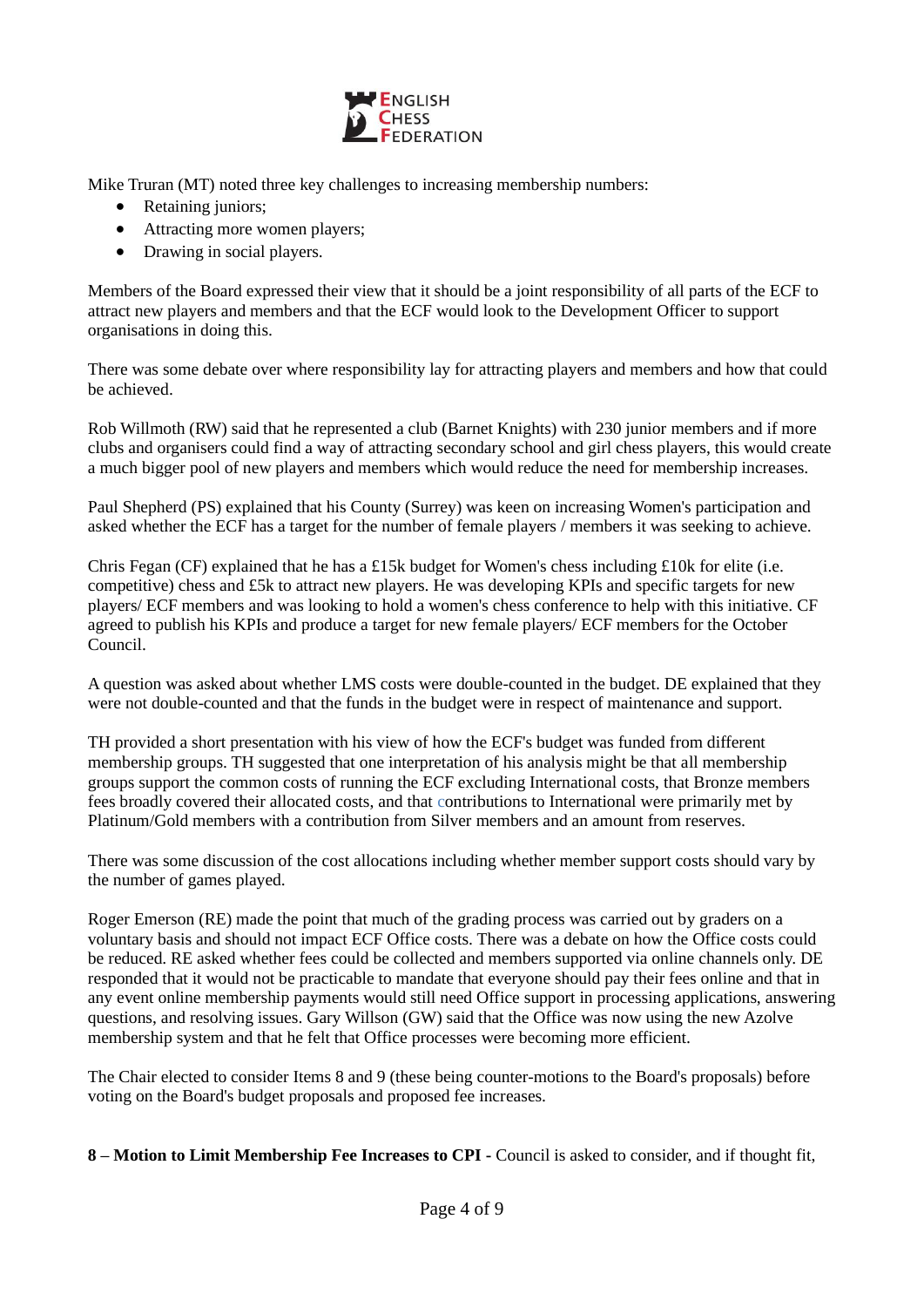

approve the following resolution from Bill O'Rourke (NCCU) (BO'R):

a) That increases in ECF membership fees for the 2019/20 season should be limited at maximum to a rise in line with CPI inflation rate, and preferably to no increase;

b) That the ECF investigate with great haste the best and quickest way to release trust fund monies to support their proposed youth development plan, and to publish these facts for membership's awareness as soon as possible.

TW presented the motion on BO'R's behalf. He indicated that the motion was reflective of what in his view was a general grass roots resistance to the ongoing increases in membership fees, which it was felt might put people off joining the ECF and playing competitive chess.

Malcolm Pein (MP) explained that in relation to part (a) CPI was currently running at 2.4% which meant the motion was seeking to limit any Bronze membership fee increase to 38.4 pence per annum. DE then pointed out that ECF costs are rising at more than CPI which meant that limiting fee increases to CPI would not be sustainable.

DE and MT explained that in relation to part (b) the Chess Trust is already funding junior chess to the tune of £40k a year and has been asked for a further £23k a year by the ECF; this represented a significant part of the Trust's total value. The John Robinson Youth Trust's approach is not to release capital, and the ECF has no direct representation on the John Robinson Youth Trust.

Stewart Reuben (SR) pointed out that there had been many bequests to the ECF over the years. However, it was unlikely that benefactors would continue to make such bequests if they felt that their money would be used simply to reduce membership fees.

After some discussion it was proposed and agreed that only part (a) of the motion should be voted on, given the recognition by Council that part (b) was already covered by the ECF's ongoing activities in relation to seeking access to trust fund monies.

TW was asked to summarise the motion he was putting to Council and respond to the points that had been made. He noted the general reluctance to accept the increases among members, and suggested that some incentive might need to be offered if fees were being raised, for example the provision of a magazine or perhaps more discounted subscriptions.

*The motion to limit membership fee increases to CPI was voted on by show of hands with those in favour being 11 and those against 19.* 

*A card vote was requested and the motion was rejected by card vote with voting as follows:*

| Those for          | 93           |
|--------------------|--------------|
| Those against      | 190          |
| <i>Abstentions</i> | <sup>8</sup> |

**9 – Motion to Cap the Spend on International Chess** - Council is asked to consider, and if thought fit, approve the following resolution from AF and Gareth Ellis (Bronze Member Reps), John Reyes and Michael Farthing (Silver Member Reps):

That the contribution to International Chess from the ECF's own funds is capped at £30,000 per annum for 2019/20 through to 2021/2022 (for three years) after which it should be subject to review.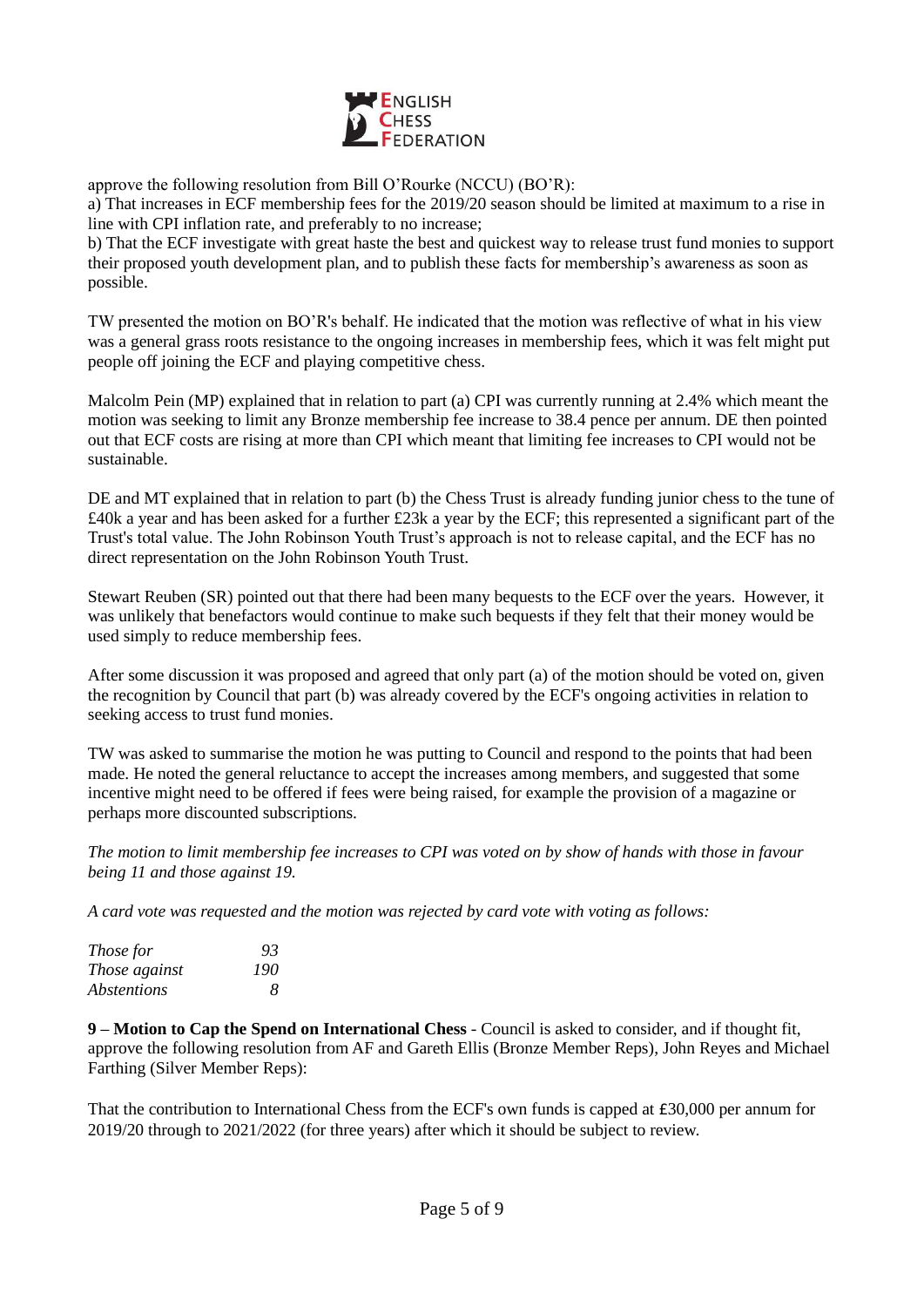

AF presented the motion. AF indicated that the motion had come about as a result of repeated concerns expressed by some Bronze members in relation to increases in ECF fees and spend on International. As a club secretary he noted that new players were often not taking their interest further after a couple of weeks and that in his view ECF membership was not an attractive proposition for those who only wanted to play a few games over a year. He noted that there was much talk from the ECF about International chess and there was a perception that the ECF was run by the elite for the elite.

AF showed a graph from his supporting paper with the increase in International spend and asked why spending was increasing so much and why it cost £4.5k per player to send teams to an event. He said that he had not received a breakdown of the figures for the 2018 Olympiad appearance fees despite requesting this from MP.

In response MP said that he had already provided this breakdown to AF by email in relation to the last two Olympiads and European Team Championships.

AF then questioned where the projected increase in membership numbers would come from to fund the budget proposals. He indicated that the proposed cap on International spend should reduce the need for fee increases and the risk of further depleting reserves.

In response MP presented the KPIs for his directorate. He explained that he was looking to ensure a credible level of professional chess in England with a group playing competitively at International level and acting as role models. He explained that his funding from the ECF was £43k and his expenditure was largely determined by the need to send teams to at least one International event per year with £15.5k spent directly on European travel and hotels. He noted that he had personally raised £40k in sponsorship for International chess outside of the ECF and a further £17.5k in sponsorship for the World Team Championships. He then reviewed achievements against targets including the English teams' outstanding performances at recent events. He also noted that Gawain Jones had recently exceeded a rating of 2700, which was warmly recognised by attendees at the meeting. MP said that many people had come to him personally to congratulate the teams and individual players on their recent performance.

MP then read out details of ECF spend on recent Olympiads and European Team events from 2015 to 2018, as provided separately to AF.

The relevant Team Costs paper is now available with the Council Papers, and can be found [here.](https://www.englishchess.org.uk/about/ecf-council-and-board/)

CF said that he had been contacted by some of the top female players who were concerned that the motion might mean the ECF having to cut support for a women's team.

MF said that his consultations had indicated support of about 2:1 in favour from Silver members for the motion and that he felt it was an important motion to consider.

A number of delegates noted that on the other hand Gold Members were heavily against the motion and in favour of supporting International chess.

Rob Willmoth (RW said that he was proud of the English teams and asked whether the chess community could market the successes more actively as it should be a good way to bring more juniors into the game. He stated that he would not support the motion. TW said that chess clubs could show International tournaments with a commentary to juniors and club members to help promote English chess.

Stewart Reuben (SR) explained that in his view the proposal was flawed and Council should not be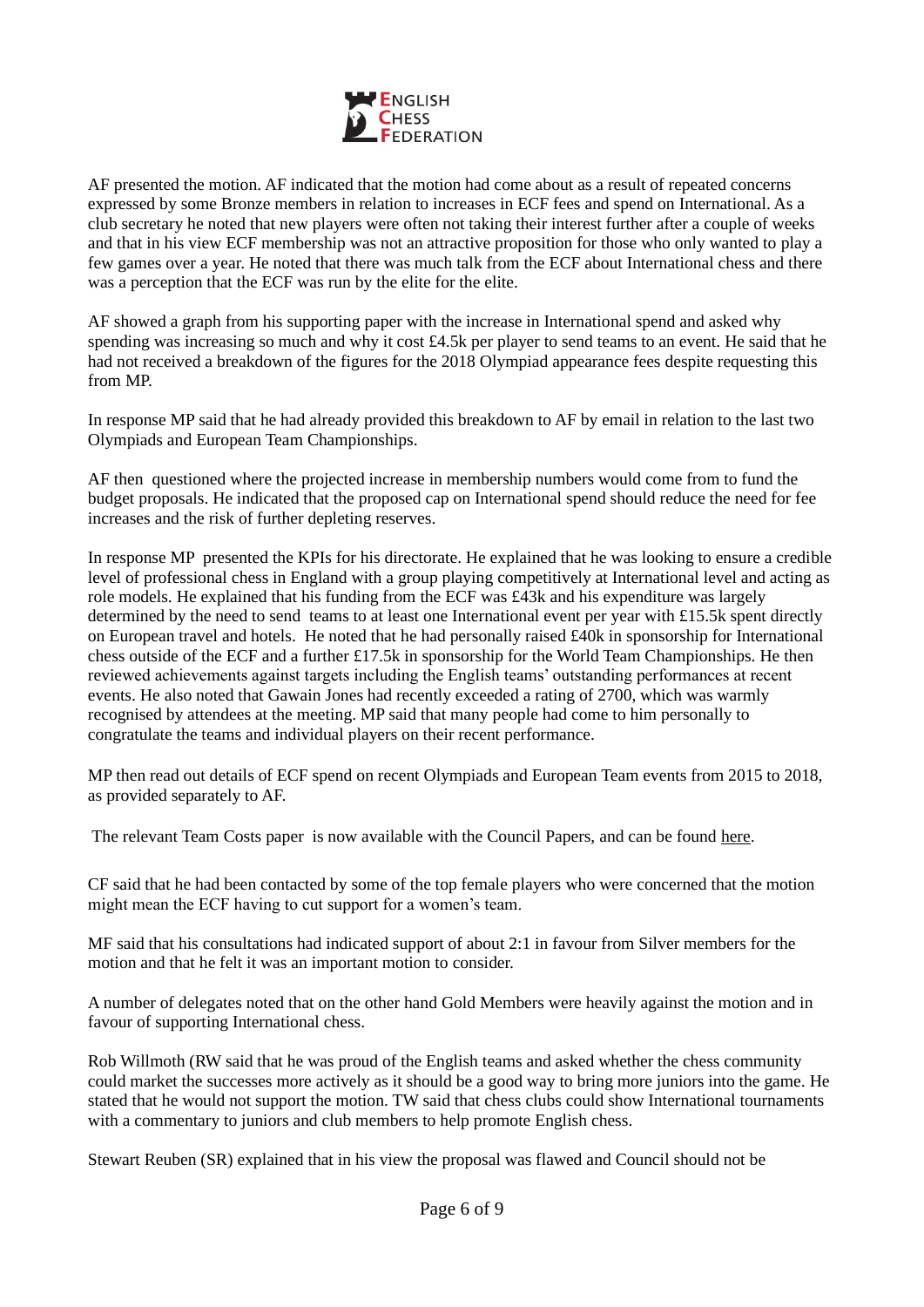

attempting to tie the ECF's hands for a number of years at an AGM. He said that just as in other walks of life chess players needed heroes and role models and he would also not support the proposal to cap English International spend at a lower level.

Alex McFarlane (AMcF) said that he supported RW and SR's views but he also supported AF in that few Bronze members were aware of the English successes and many players might not feel they would want to emulate them.

MP responded that he thought this unlikely as it would mean Bronze members did not look at the ECF website or at the newsletter, yet the ECF office had the figures for the numbers of members opening the newsletter and they were a healthy percentage of the overall membership.

AF was asked to summarise the motion and respond to the points made. He said that contrary to some of the comments made he had never belittled English teams. Also, he felt that he still had not been given information on why it cost £40k to field an English team and how much was being spent on appearance fees. He also saw a divergence between the ECF's International programme and grass roots views on where money should be spent.

*The motion to cap the spend on International Chess was voted on by show of hands with those in favour being 10 and those against being 18.*

*A card vote was requested and the motion was rejected by card vote with voting as follows:*

| <i>Those for:</i>   | 65            |
|---------------------|---------------|
| Those against:      | 230           |
| <i>Abstentions:</i> | $\mathcal{L}$ |

#### **Item 7 – Part (ii) - Voting on the Budget and Membership Fee Increases**

DE put forward his finance motion to approve:

- The proposed budget for 2019/2020 and 2020/2021;
- New membership rates for direct members, game fees and pay to play fees for 2019/20 and 2020/21,

with figures as set out in his report.

The figures for 2019/2020 were to be approved and the figures for 2020/2021 for approval in principle only.

The proposed membership fees were discussed and three apparent anomalies were raised as follows:

- The junior game fee at £7.50 was higher than the Silver and Bronze joining fees at £6 for 2019/2020;
- The second year silver membership fee increase was  $\pounds 1$  more than the Gold membership fee increase;
- The FIDE rated events fee was £11 for both years, which was not in line with the difference between silver and gold membership.

*DE responded to these comments by agreeing that the non-member junior game fee should be reduced to £6 for both years before considering the motion further and that that he would review the second year's Silver membership fee to bring it more in line with other membership fee rates. He indicated that he intended to leave the FIDE rated events fee at £11 to avoid the fee being set to £12 in 2019/2020 and reducing to £11 in*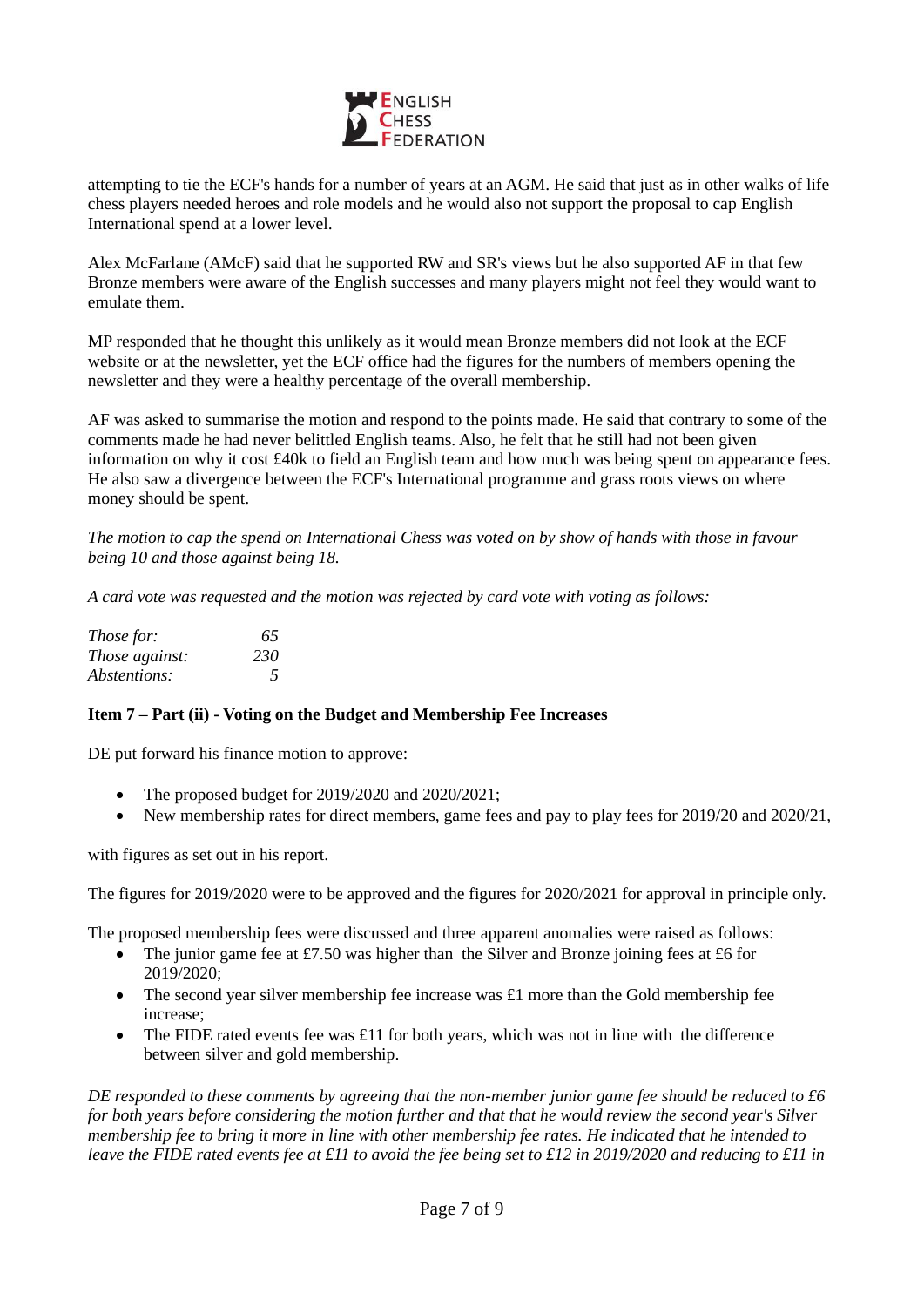

*2020/2021. DE's statement was accepted as an amendment to the motion with respect to the table of proposed membership fee increases.*

Robert Richmond (RR) said that he was speaking as a proxy for the Platinum delegate Francis Bowers who was unable to attend the meeting. He proposed an amendment that the Gold membership rates should be increased from £39 to £41 and the Platinum rates from £75 to £80 with associated changes to the relevant junior rates which he felt should avoid the forecast deficit for the coming year. The amendment was seconded by AF.

*The amendment to increase Gold and Platinum rates was voted on by show of hands and defeated by a large majority.*

RE proposed that the vote on the Board's motion should be limited to formal approval of the budget and membership fees for 2019/ 2020 only, recognising that Council had already given in principle approval for the 2019/2020 and 2020/2021 figures.

*RE's amendment to consider only the 2019/2020 figures was voted on by show of hands and agreed with 17 in favour and 13 against.*

Votes were therefore taken on the 2019/2020 membership rates and budgets (with agreed amendments to the membership rates for 2019/2020 as proposed by DE above).

*The proposed 2019/2020 membership rates were voted on by show of hands and approved with 26 in favour and 6 against.* 

*The proposed 2019/2020 budget was voted on by show of hands and approved with 27 in favour and 2 against.*

## **10 – County Championships**

CF proposed a motion that all teams in the ECF stage of the County Championships Open section from the 2019/20 competition onwards must include at least one female player. That female player shall be deemed to satisfy the qualification requirements for playing in that team.

CF explained that the motion was intended to increase female participation in the County Championships which he saw as one of the ECF's flagship events and that his proposals were in line with the 4NCL's requirement for a female player in first division teams.

There was some discussion over the practicality of the proposal for Counties who did not have a pool of female players above 160 grading. There was also a concern that the proposal as worded did not explain the sanction which would be applied if a County team did not include a female player – e.g. would the County default the match or lose a point or would there be some other sanction. The removal of the eligibility rule was also questioned.

TW proposed an amendment for the motion to read as below to offer Counties an incentive for female participation rather than a sanction, and to restore the eligibility rules which he felt should apply equally to all.

The amended motion was as follows.